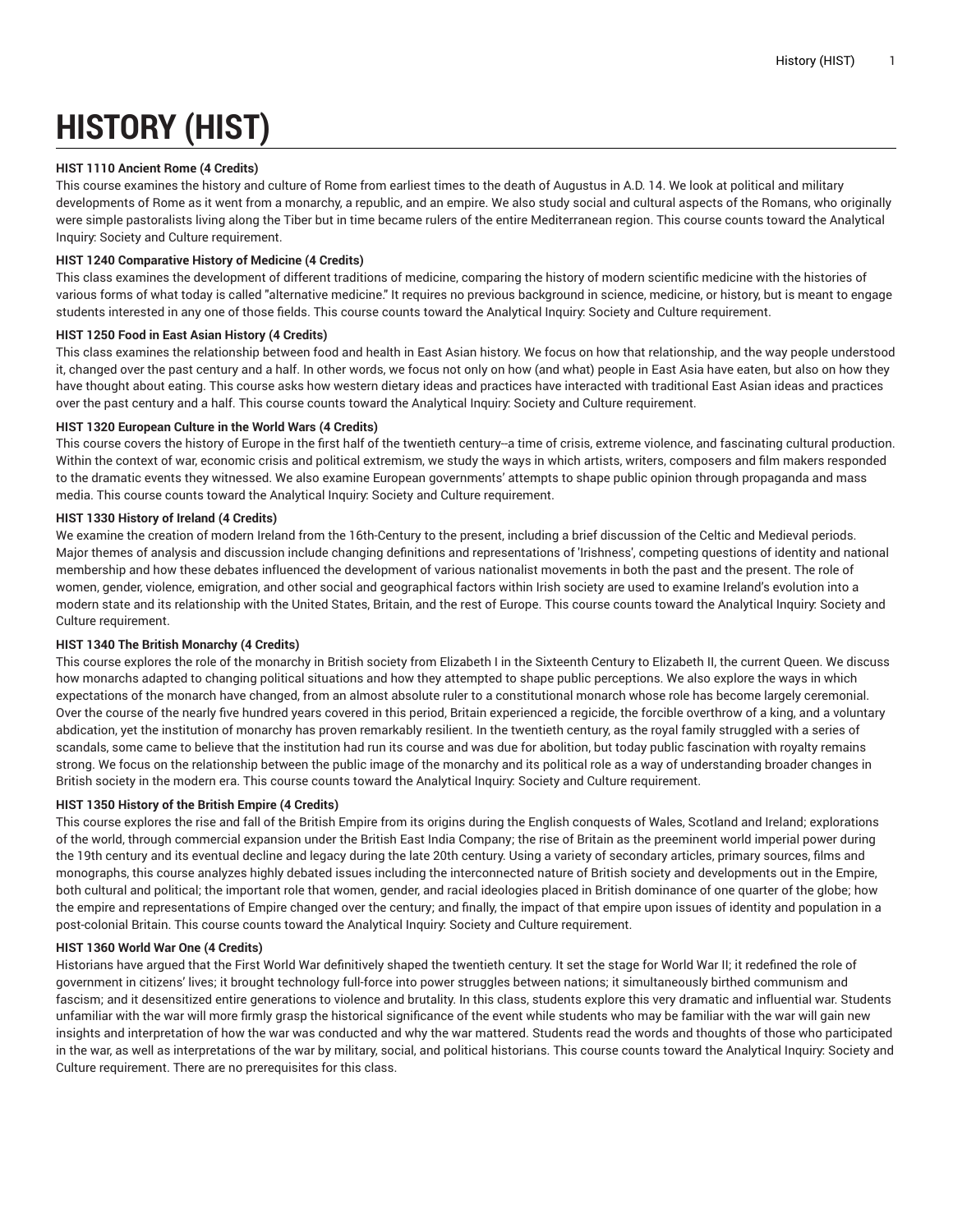## **HIST 1370 Monks, Merchants, and Monsters: Medieval Travelers (4 Credits)**

When we think of the Middle Ages we tend to think a static and isolated world, one without the benefits of fast travel or the convenience of easy communication via cell phones and e-mail, a world where much of the map was blank or contained the ominous words 'Here There Be Dragons.' And yet even in this period enterprising and intrepid men and women were on the move, exploring new places and meeting new peoples. In this course we will examine a number of different medieval travelers, from missionaries and religious pilgrims to merchants and diplomats, to explore how and why medieval people left home, and how these voyages shaped not just the travelers themselves but the lands they came from and those they entered.

## **HIST 1380 Barbarians at the Gates: Civilization and the Other in the Pre Modern World (4 Credits)**

From the birth of the first cities in Mesopotamia in c. 7000 BCE writers and thinkers have been concerned with the peoples who lived beyond their walls. The Ancient Greeks coined the term "Barbarian" and this word continues to have incredible resonance even today. This course will look at a variety of pre-modern primary sources, from the very first written epic all the way to the discovery of America to examine how ideas of civilization and barbarism are created and used by pre-modern authors to understand both the world around them and their own identities. As we engage with these sources we will also work to see how these pre-modern events and ideas continue to impact our own conception of the past and our present. This course counts toward the Analytical Inquiry: Society and Culture requirement.

## **HIST 1510 War and the Presidency (4 Credits)**

This course examines four wars in American history and the relationship of those wars to the sitting presidents. Together we explore the reciprocal influence of Abraham Lincoln and the Civil War, Woodrow Wilson and World War I, Franklin Roosevelt and World War II, and Lyndon Johnson and the Vietnam War. This course counts toward the Analytical Inquiry: Society and Culture requirement.

## **HIST 1520 Immigrant Voices in Modern America (4 Credits)**

This United States has aptly been called "a nation of immigrants." In this course, we explore the immigrant experience of the last century by examining different forms of personal testimony--autobiographies, diaries, novels, personal correspondence, and oral histories. Listening to these various immigrant voices helps us to understand the processes at work as newcomers and their children (first- and second-generation immigrants) struggled to achieve economic stability and to define their identity as Americans. The course readings as well as the student projects are intended as instruments with which to assess the influence of old world customs, religion, education, work, gender and anti-immigrant prejudice in shaping the process of adaptation to American society. This course counts toward the Analytical Inquiry: Society and Culture requirement.

## **HIST 1530 History of the United States since 1865 (4 Credits)**

From the devastation left by slavery and the Civil War to the dizzying changes brought by globalization in our own time, this course sweeps through the last 150 years of the American experience. We wrestle with questions like the following: How did the Industrial Revolution, the Great Depression, two world wars and the Cold War change America, and ordinary Americans' everyday lives, and what legacies did these events leave for our own day? How have Americans defined and divided themselves-by race, gender, class, or otherwise--and how have such categories shifted over time? Where did we get our political parties and ideologies? Our work habits and habits of play? Our ideas about "big business," "big government," "American exceptionalism," or the "American dream"? As we consider these and other big questions, we also explore how historians make sense of U.S. history, and how we can make it relevant to our own times and our own lives. This course counts toward the Analytical Inquiry: Society and Culture requirement.

## **HIST 1550 America in the Sixties (4 Credits)**

This course examines one of the most tumultuous eras in U.S. history, its role in the reshaping of American life after World War II, and its legacies for the present. What constitutes "the sixties"? Was it an era of discord, dissolution, and decline, or of empowerment and democratization? Together we sort through conflicting perceptions of the period and closely examine some of the most salient issues of the decade - including the war in Vietnam, ethnic and race relations, youth culture, feminism and gay liberation, and the rise of conservatism. This course counts toward the Analytical Inquiry: Society and Culture requirement.

## **HIST 1560 Seeing Red: Native Americans and Photography (4 Credits)**

The struggle over whether the photographic record would include only representations of the savage (dead savage, noble savage, the disappearing savage, Indian chief, Indian warrior, Indian shaman, Indian maiden), or would expand to include Native realities (the threat of violence, bureaucratic control, family relationships, traditional culture, engagement with modernity, humor/irony, and aesthetic sovereignty) has been fought throughout photography's 200-year history. This course introduces students to photographic visual analysis and an abbreviated history of Native Americans and photography. This course counts toward the Analytical Inquiry: Society and Culture requirement.

## **HIST 1600 Jews in the Islamic World, 632 C.E. - 1948 C.E. (4 Credits)**

This course deals with Jewish history in the Islamic world from the death of Muhammad to the establishment of the state of Israel. Students are exposed to the political, social, and economic histories of various Jewish communities, many of which no longer exist, in numerous Islamic empires and/or political units. While studying these communities we also compare the treatment of Jews under Islamic rule to the treatment of Jews under Christian rule and the treatment of Christians under Islamic rule. Cross listed with JUST 1600. This course counts toward the Analytical Inquiry: Society and Culture requirement.

## **HIST 1610 The History of the Crusades: 1095-1300 (4 Credits)**

This course traces the origins and development of the Crusading movement as well as its impact on Christian, Muslim, and Jewish society in Europe and the Middle East from the 11th through the 14th centuries C.E. This course also examines ideas of Christian/Muslim/Jewish difference in this period. We pay special attention to primary source material. This course counts toward the Analytical Inquiry: Society and Culture requirement.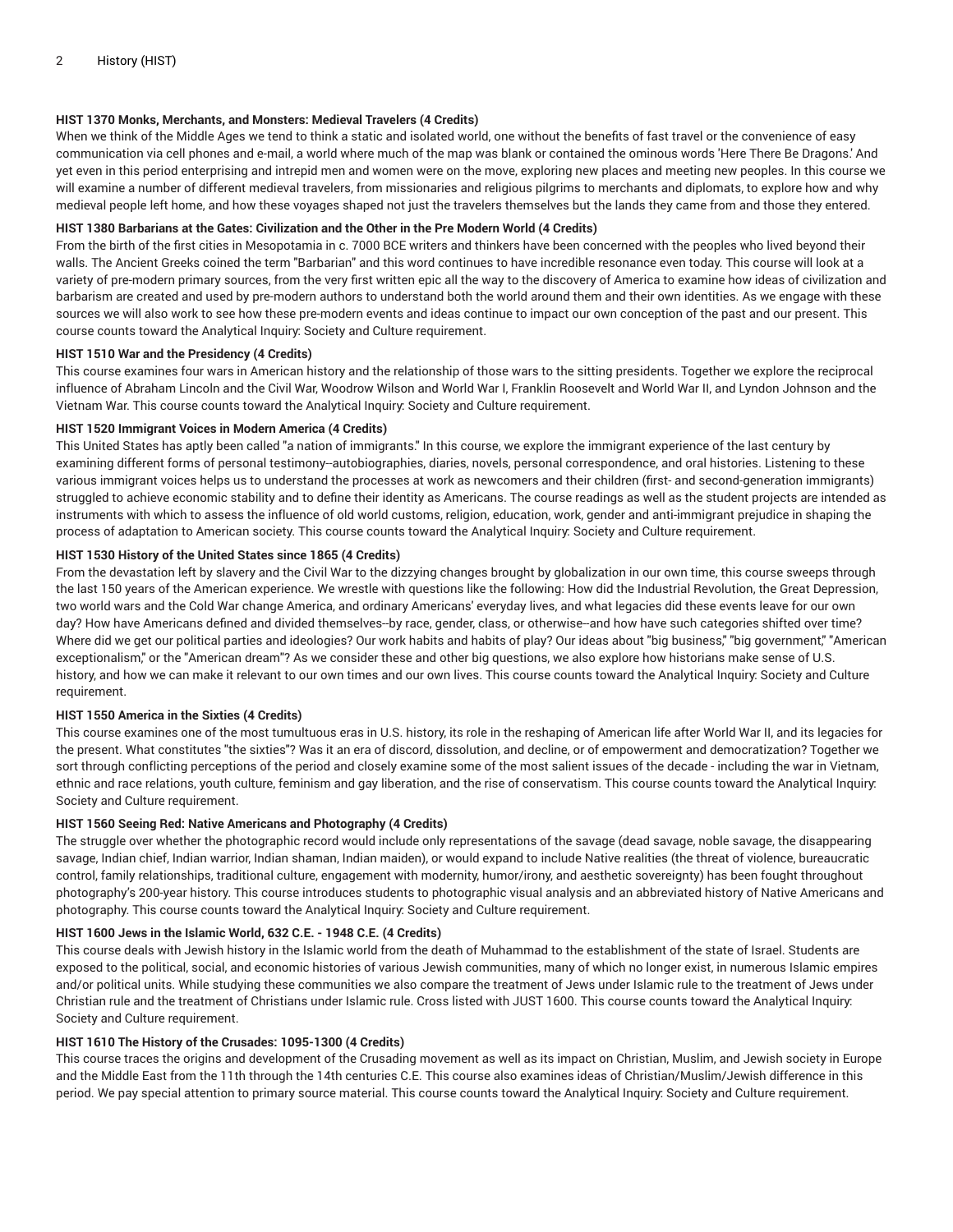## **HIST 1705 Modern African History (4 Credits)**

This course is a survey and introduction to modern African history from the late 19th century to the present. We will explore the period of European colonialism and its postcolonial legacy, focusing on the experiences of Africans at this time. Themes addressed in this class will include gender, age, class, race and ethnicity, and the historical legacies of both the precolonial and colonial eras to the construction of the postcolonial nation-state. Assignments will be geared towards teaching students to think and write like historians, and understand the basic tenets of historical inquiry, such as how to use primary and secondary sources and differentiate between them, and construct a basic historical argument that advances historiographical understandings of the topic in question.

## **HIST 1988 Study Abroad Resident Credit (0-18 Credits)**

## **HIST 2015 Ancient Greece (4 Credits)**

A survey of the history of the Greeks and their civilization.

## **HIST 2022 The Roman Empire (4 Credits)**

This course examines the history and culture of ancient Rome during the height of the empire. We look at political and military developments of Rome as it transformed from a republic into an imperial power. We also study social and cultural aspects of the Romans, who originally were simple pastoralists living along the Tiber but in time became the rulers of the entire Mediterranean region. This course counts toward the Analytical Inquiry: Society and Culture requirement.

## **HIST 2105 The Dark Ages: Survey in Early Medieval History (4 Credits)**

This course is designed to introduce students to the societies and cultures of the pre-modern western world, beginning with the late Roman Empire and stretching to the year 1000, a period often referred to as the "Dark Ages." Throughout the semester we will read primary texts representative of ideas and historical developments that shaped the Early Middle Ages. Central to this course will be three major themes: the development of western Christianity, the ongoing struggle between centralizing governments and local powers, and the effects of cross-cultural contact on western society. As we examine topics such as the fall of Rome, the rise of the three great cultures of the early medieval period (Christendom, Byzantium, and the Islamic world), and the formation of kingdoms and states our readings and lectures will focus on one or more of these major themes as a way of approaching the complex and often unfamiliar pre-modern world. By analyzing and evaluating these texts and their authors we will gain a better understanding of the past and a clearer idea of how the institutions and ideas of the pre-modern world changed over time and how they continue to impact and influence modern societies.

## **HIST 2106 The High Middle Ages: From Dark Age to Rebirth (4 Credits)**

This course is designed to introduce students to the societies and cultures of the pre-modern western world, beginning in the year 1000 and culminating in the end of the medieval period in 1453. The "High Middle Ages" was a period of tremendous development and innovation. The first universities appeared, men and women argued about belief and practice, traders and warriors forged new connections with the wider world, and the very structures of modern Europe appeared for the first time. As we examine topics such as the Crusades, heresy, popular revolt, and cross-cultural trade our readings, lectures, and discussions will examine how we can understand the development of "Western" civilization and the ways in which the medieval past continues to inform our modern lives.

## **HIST 2120 Europe in the Renaissance/Reformation (4 Credits)**

Social, political, intellectual and cultural history.

## **HIST 2125 Cold War Europe (4 Credits)**

Examines key issues in the history of Europe from the end of the Second World War to the disintegration of the Soviet Union. The clash of twentiethcentury ideologies provides a framework for understanding European relations with the United States and the Soviet Union, along with broader political and cultural trends, decolonization, economic and social change, and class, gender, and race relations.

#### **HIST 2131 Early Modern Europe: 1600-1789 (4 Credits)**

Social, political and intellectual history of Europe during period of the Old Regime and Enlightenment.

#### **HIST 2132 19th-Century Europe (4 Credits)**

Social, political and intellectual patterns from French Revolution to outbreak of World War I.

# **HIST 2210 The French Revolution and Napoleon (4 Credits)**

This course examines the many ways in which the French Revolution and Napoleonic period (1789-1815) marked a significant break with the past- politically, socially and culturally. Yet these changes could not occur with some continuity in social and political institutions. We will work to answer a central question: as Napoleon dominated most of the European continent militarily and established a dictatorship at home, to what degree was he promoting ideals of the Revolution?.

## **HIST 2300 A History of Israel-Palestine, 1800-Present (4 Credits)**

This course surveys the histories of the peoples in Israel/Palestine from the early 19th century to the present. Key topics that will be covered include, but will not be limited to, the rise of Zionism and Palestinian nationalism in the late 19th and early 20th centuries, the impact of the British Mandate, the impact of the 1948 War, the experiences of Palestinian citizens and residents of Israel, Palestinians in Gaza and the West Bank under Egyptian and Jordanian rule, shifts in Israeli and Palestinian politics in the mid to late 20th century, Israel's military occupation and settlement project, and economic and social developments in the late 20th and early 21st centuries. While this course does not ignore the central role of conflict in Israeli and Palestinian histories, it seeks to move beyond the conflict paradigm and instead focus more on political, social, and economic developments in Israel/ Palestine. Cross listed with JUST 2300.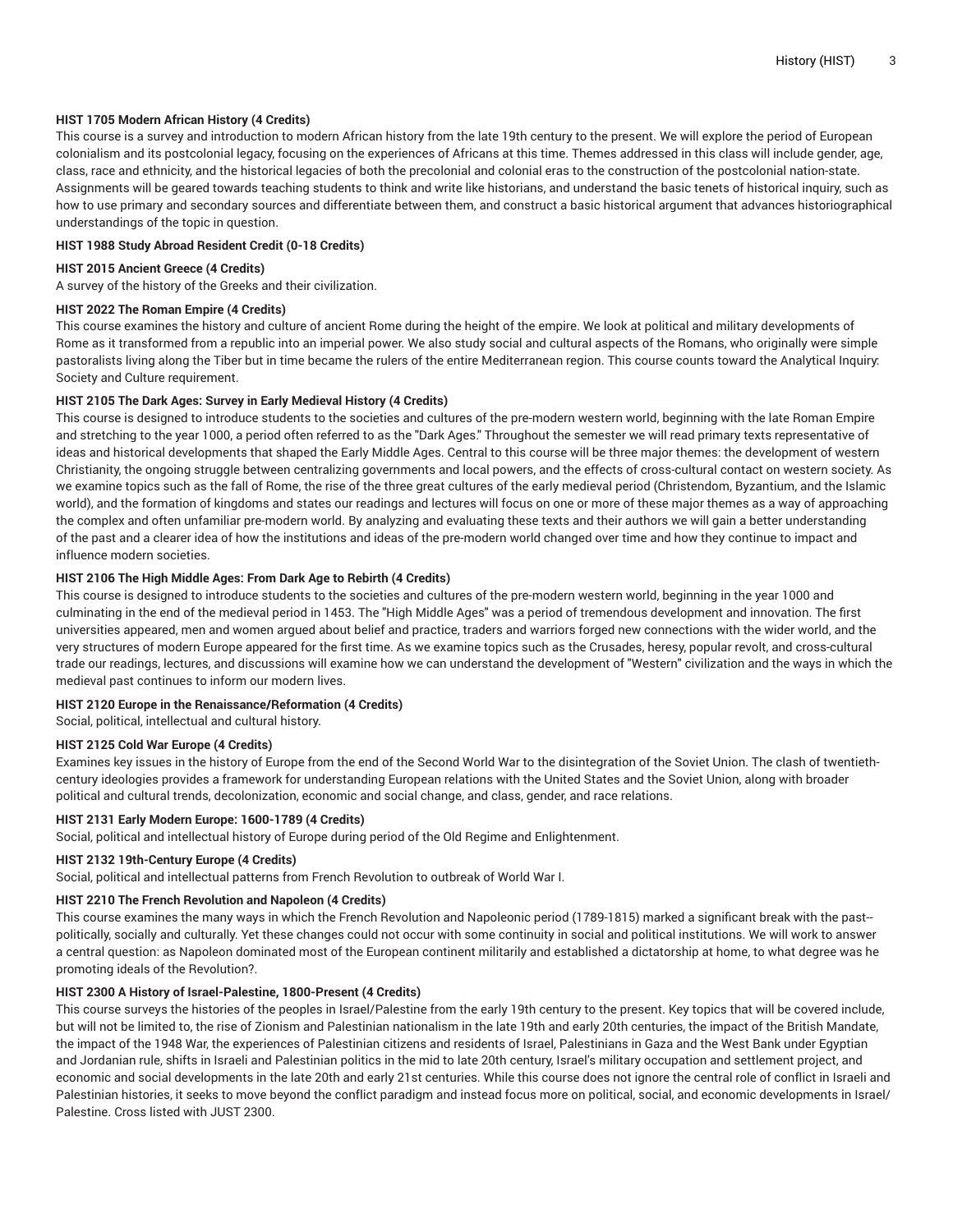## **HIST 2310 The Modern Middle East: 1798-1991 (4 Credits)**

This course traces the history and development of the modern Middle East from Napoleon's invasion of Egypt in 1798 through the First Gulf War in 1991. We pay special attention to the impact of colonialism and Great Power diplomacy on the region. Cross listed with JUST 2310.

# **HIST 2315 Women in the Middle East, 1800-Present (4 Credits)**

This course looks at the histories of women in certain parts of the Middle East and North Africa in the 19th, 20th, and early 21st centuries. Geographically this course will focus on the histories of women in lands now associated with modern day Turkey, Iran, Israel/Palestine, Syria, Lebanon, Jordan, Egypt, and Saudi Arabia. We will pay close attention to women's education, political activism, and labor.

# **HIST 2320 US Foreign Policy in the Middle East (4 Credits)**

This course aims to introduce students to both Middle Eastern history and American Foreign Policy by exploring the politics and culture of U.S. involvement in the Middle East in the post-WWII period. In doing so this course pays special attention to the impact of the Cold War in the Middle East, American policy towards the Arab-Israeli conflict, the role of oil in American foreign policy, American responses to the rise of Islamist movements, the impact of media and culture on the formulation of America's Middle Eastern policies, and U.S. relations with dictatorial governments in the Middle East. This course counts toward the Analytical Inquiry: Society and Culture requirement. Cross listed with JUST 2320.

## **HIST 2330 Islamic Empires (4 Credits)**

This course offers students a historical introduction to the major empires of the Muslim world. Starting with an overview of the major empires of the late antique Mediterranean (Roman and Sasanid Persian), it provides students with a primer on the rise and major principles of Islam, turning to the Umayyad and Abbasid empires and their roles in supporting the institutionalization and sectarian developments of classical and early-medieval era Islam. Students then examine the emergence of the great Andalusi and North American empires, noting their long-lasting influence on Spain. The course culminates in a multi-week study of the three major early modern sources from each empire and considers the political, social, religious, and economic aspects of each. The course concludes with a look at contemporary attempts to remember or revive the notion of "Islamic empire," connecting past to present. This course counts toward the Analytical Inquiry: Society and Culture requirement. Cross listed with RLGS 2113.

## **HIST 2450 History of the Italian Mafia (4 Credits)**

For two centuries, an entity called "Costa Nostra" has dominated the histories of Sicily and Italy. Costa Nostra has long been a shadowy and poorlyunderstood organization, yet it has changed the world in dramatic and unexpected ways. In this class, students learn what the Italian Mafia is and explore its history in Italy, particularly the Mafia's developing relationship to the law, the Italian government, and Sicilian culture. Students examine the nineteenth-century origins of the Mafia as well as the more recent "Mafia Wars" (1962-69 and 1970-82) that rocked Italy and resulted in the first widespread prosecution of Mafiosi. The recent trials of notorious Mafiosi have led to political scandal and charges of conspiracy, collaboration, and cover-up at the highest levels of Italian government. Lastly, students learn about the efforts of the Anti-Mafia movement to reform and redirect Italian and Sicilian culture and society.

## **HIST 2510 American History to 1789 (4 Credits)**

Encounters between Native Americans, Europeans, and Africans in the American colonies; the Revolution, the confederation period; the framing and adoption of the Constitution.

## **HIST 2520 American History: 19th Century (4 Credits)**

Establishment and development of new nation; emphasis on political history; experience in analysis of source materials.

## **HIST 2525 Great Depression in America (4 Credits)**

This course will investigate the social, political, economic, and cultural dimensions of the Great Depression in America. Students will be exposed to a variety of sources, including photographs, posters, film, fiction, and documentaries, as well as more traditional historical sources, both primary and secondary.

#### **HIST 2530 American History: 20th Century (4 Credits)**

This course surveys the major political and social developments in the United States since the turn of the century, including the Progressive Movement, World War I, the Depression and New Deal Liberalism, World War II, the Cold War and American internationalism, the Civil Rights Movement and the growth of feminism, the Great Society, the Vietnam War, and the Watergate crisis.

#### **HIST 2531 Twentieth Century Native American History (4 Credits)**

This class reviews Native history from the late 19th century to the present, focusing on the interplay between large institutions and structures – such as federal and state governments, or the US legal system – and the lived, local experience of tribal communities. The major themes followed throughout the course of the semester include: place, space, and indigeneity (indigenous identity).

#### **HIST 2541 The Roots of Modern America (4 Credits)**

This course surveys one of the most tumultuous periods in U.S. history, one that encompassed industrialization, massive immigration, urbanization, settlement in the American west, and the confrontation between Victorian and Modern culture. Special attention is paid to asking how political, cultural, and social dissent has been defined through time. Topics include Darwinism and social Darwinism, capitalism and its dislocations, agrarian and labor radicalism, cultural and political radicalism, the progressive movement, feminism, the home front during World War I, and the aftermath of the war.

## **HIST 2551 The American West Since 1860 (4 Credits)**

Everyone knows the romantic and violent mythology of the Old West: cowboys and Indians, lawmen and gunslingers, trappers, miners, railroaders, homesteaders. This course explores the history behind the myths. Sweeping from the Civil War era to the resorts and suburb of today's West, we follow such themes as the history of western land and resource use; the migration of peoples and the communities they created; the story of racial, religious, cultural, and political conflict; and the significance of those famous western myths to the nation as a whole.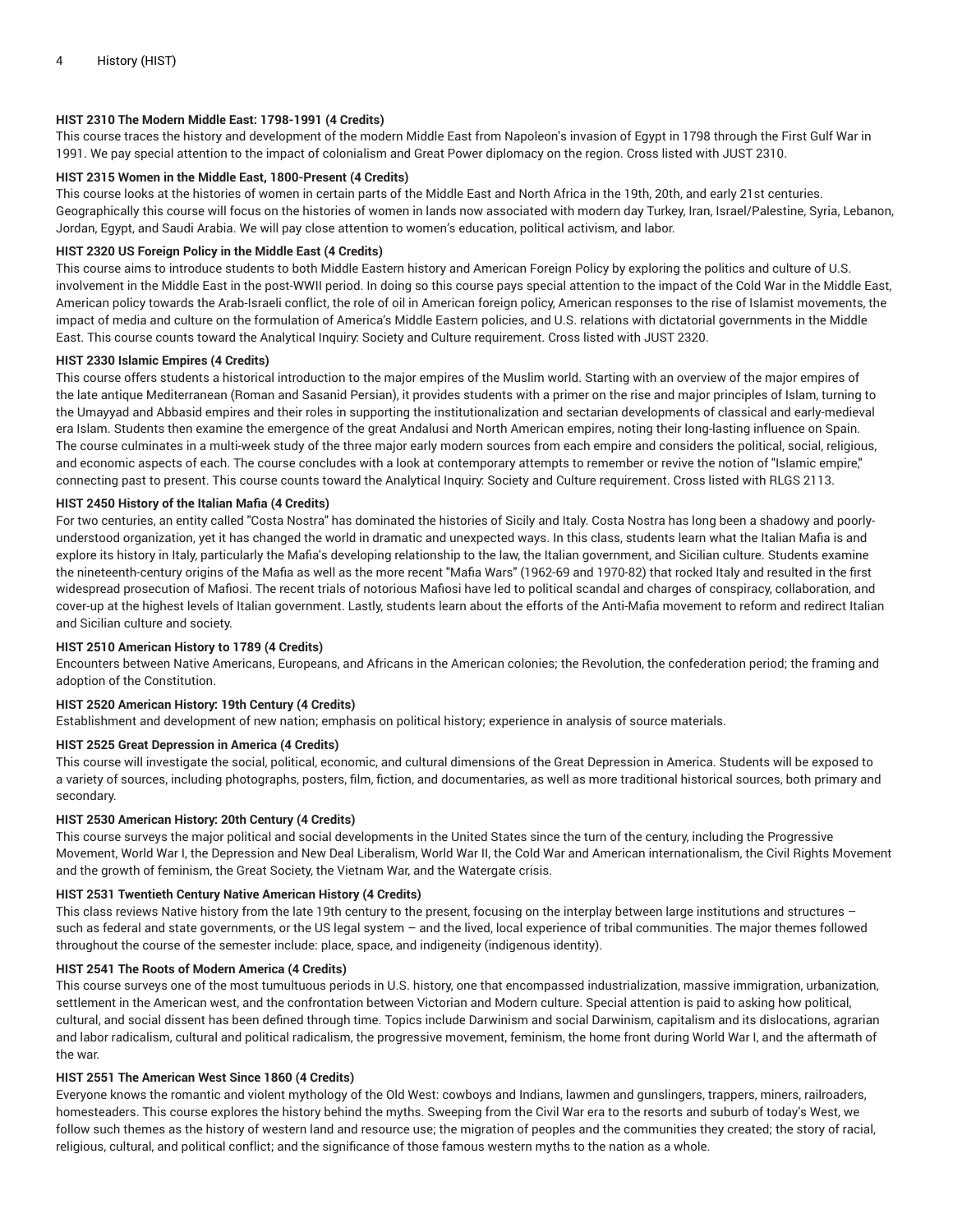## **HIST 2555 United States Since 1945 (4 Credits)**

This course examines the social, cultural, economic and political developments that have shaped life in the United States since the 1940s. Special attention is given to the Cold War, suburban America, the civil rights movement, social conflict in the 1960s, and the rise of postwar conservatism.

## **HIST 2565 The Church in American History: Challenges and Changes in the Protestant Tradition (4 Credits)**

For most of its history, a Protestant majority dominated religion in America. At times, Protestants seized new opportunities to shape and reshape the course of the nation. At other times, influence waned and tensions mounted. This course surveys the history of religion in the U.S. with a primary focus on the challenges and changes within the Protestant church as it has navigated a shifting and increasingly pluralistic culture. We explore how the faithful--from John Winthrop to the modern day evangelicals--have attempted to create a "city upon a hill" through their beliefs, practices, movements, and institutions. Special attention is given to Puritanism, disestablishment, revivalism, Mormonism, the Civil War, the Social Gospel, fundamentalism, civil rights, modern evangelicalism, and pluralism. Cross listed with RLGS 2565.

## **HIST 2570 Civil War & Reconstruction (4 Credits)**

This course covers the causes and consequences of the most important conflict in American history. We will investigate the problem of slavery, the question of states' rights, the sectional crisis, the experience of war, the role of Lincoln, the struggle over reconstruction, and the meaning and memory of the war in American life.

## **HIST 2575 Disease in Early America (4 Credits)**

Scholars have recently focused their attention on the way that diseases - Yellow Fever, Smallpox, Measles, Malaria - shaped the social and political landscapes of early America. In this course, we take up this investigation by examining both the diversity and pervasiveness of disease and the ways that non-human agents such as pathogens and insects had a destructive impact on African, European, and Indian peoples and influenced the course of events in early America. Our study therefore ranges from the virgin soil epidemics that decimated indigenous peoples to how smallpox outbreaks affected the Revolutionary conflict. In addition to examining the medical discourse of causes, symptoms, and treatments, we consider how disease influenced perceptions of personal and familial interactions, race and class relations, community and public health, and national culture and literature. For our investigation, we pay particular attention to the 1793 Yellow Fever outbreak in Philadelphia.

## **HIST 2630 American Women's History (4 Credits)**

This course is a survey of U.S. women's history from the colonial period to the present. It examines the social, cultural, economic, and political developments shaping American women's public and private roles over several centuries, in addition to the ways in which women gave meaning to their everyday lives. Particular attention is paid to the variety of women's experiences, with an emphasis on the interplay of race, class, ethnicity, and sexuality. Cross listed with GWST 2630.

## **HIST 2640 Race and Ethnicity in Twentieth Century America (4 Credits)**

This course will examine America through its cultural and racial diversity, comparing and contrasting the historical experiences of African Americans, Latina/os, European Americans, and Asian Americans over the "long" twentieth century. Together we will investigate the ways in which major events and episodes in the century affected a variety of racialized populations, and how these groups responded to their social and political environment. Attention will also be paid to changes in "American" national identity and citizenship over time, helping students think about such questions as: who is an "American"? And how did that definition change over time? How did debates over citizenship reflect Americans' ideas of race, class, ethnicity, and gender? How were racial and ethnic minorities, women, and immigrants defined at various times in opposition to Americanness?.

## **HIST 2645 Immigration in Twentieth Century America (4 Credits)**

Immigration holds a peculiar place in our national narrative. At the same time that the United States celebrates its identity as a self-proclaimed "nation of immigrants," immigration policy and the presence of diverse peoples from around the world have historically generated intense battles over identity, national security, and civic belonging. This service-learning history course examines major topics in 20th century U.S. immigration history. Utilizing a thematic and comparative approach, we will explore how immigration and immigrants have shaped the social, political, and economic contours of American life, and how discourses of race, gender, sex and class have determined how Americans conceive of immigrants and of the nation. As part of their service-learning curriculum, students will examine salient issues in political discourse today—including xenophobia, detention and deportation policy, border policing, and the human side of the immigration debate—by volunteering with Casa de Paz, an Aurora, Colorado non-profit organization that offers support to migrants recently released from detention.

#### **HIST 2680 Historical Memory (4 Credits)**

Why do successive generations rewrite the stories that teach Americans their history? Why do various social groups endorse alternate versions of past occurrences? This course explores the idea of historical memory by examining the narratives (stories) that have been composed about our country's past and how these stories have been revised over the years. We will focus on several major symbols of the American past and the narratives that have developed surrounding them. Our goals are to understand how and why these sites of memory have been interpreted and reinterpreted over the years.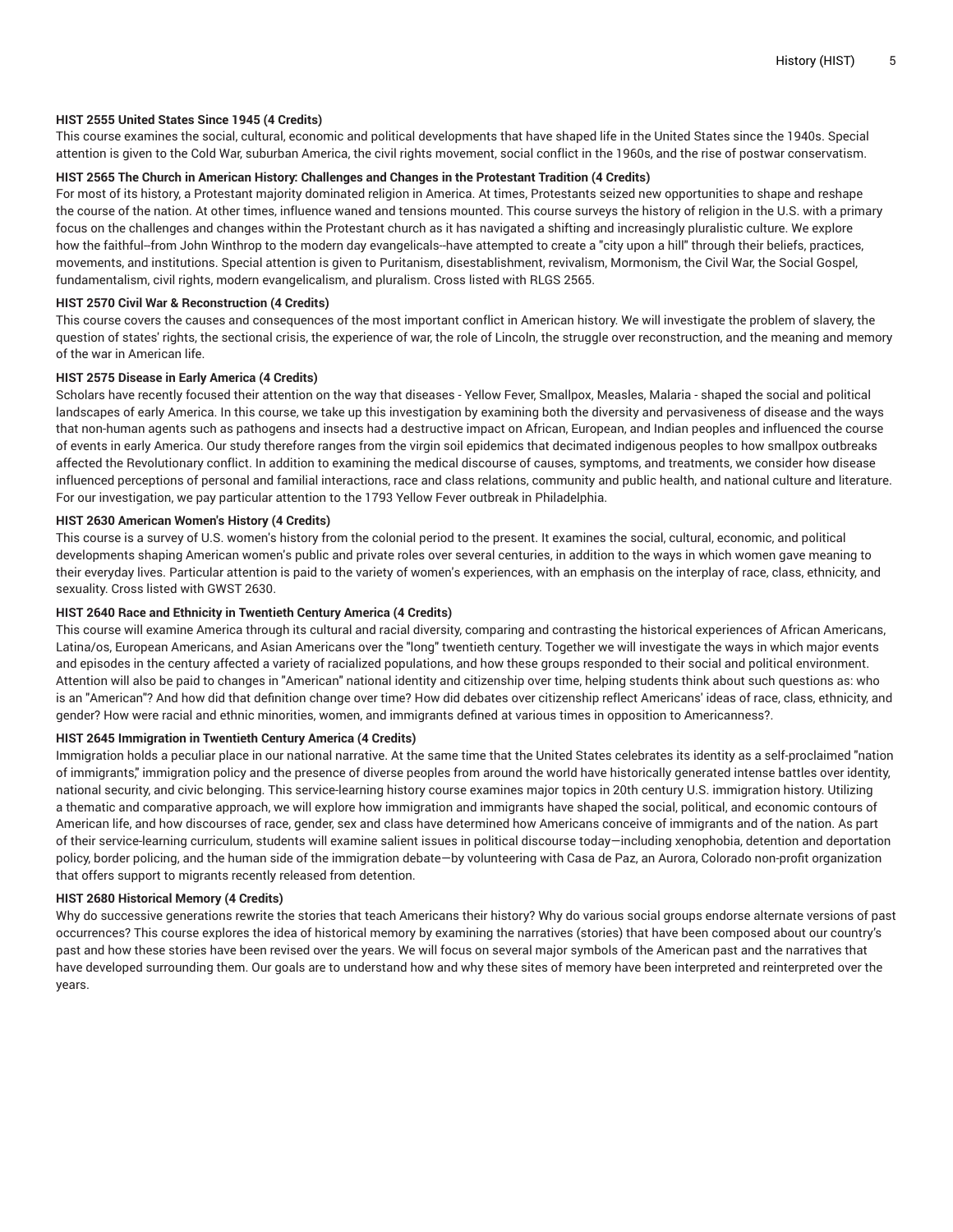# **HIST 2701 Topics in History (2-4 Credits)**

**HIST 2702 Topics in History (2-4 Credits)**

**HIST 2703 Topics in History (2-4 Credits)**

# **HIST 2710 From Sea to Shining Sea: Nature in American History to 1900 (4 Credits)**

In ways often hidden or ill understood, natural and environmental factors powerfully shaped the history of America from colonial times to the nineteenth century. In this course, we consider how natural resources like fish and forests became the basis for European empire-building; how colonists, Indians, slaves, settlers, and industrialists all acted to transform the landscapes and ecosystems of North America; and how ideas about nature helped mold the market economy and an emerging sense of American national identity. This course counts toward the Analytical Inquiry: Society and Culture requirement.

## **HIST 2720 Paved Paradise? Nature and History in Modern America (4 Credits)**

Oil drilling and outdoor recreation, "medical miracles" and natural disasters, the making of national parks and suburban landscapes, and political battles over pollution, property rights, energy, wilderness, endangered species, and toxic waste all belong to the environmental history of the recent U.S. In this class we explore that history, weighing how Americans from the late nineteenth century to the present day have thought about nature, modified and made use of it, and competed for control of resources and land.

## **HIST 2850 Imperial China (4 Credits)**

In this class, students learn about change and continuity in imperial China, from the third century BC to 1911 AD. Over the course of this more than two thousand years, what we refer to as "China" changed a great deal politically, economically, and socially. We will explore many of these changes, while at the same time keeping an eye on the continuities that continued to characterize the place and its people over the long term. Cross-listed with ASIA 2850.

## **HIST 2870 Modern China (4 Credits)**

In this class we focus on China from the nineteenth century to the present. We examine historical change and continuity, including the revolutions that created the Republic of China and the People's Republic of China, the transformation of traditional values, economic liberalization in the post-Mao Zedong era, and the challenges that China has faced in recent years. Cross-listed with ASIA 2870.

## **HIST 2885 Migration, Mobility, and Movement in Africa (4 Credits)**

This course will span the precolonial, colonial, and postcolonial eras of African history to consider narratives of historical migration within and beyond the continent. Central to these narratives are ideas of indigeneity and foreignness, firstcomer and newcomer status, articulated in the colonial and postcolonial period as differences of race and ethnicity. Through this course, students will be introduced to the historiography of migration in Africa, as well as theories and methodologies based on linguistics, oral traditions, and archaeology. We will begin with the Bantu expansion patterns of second millennium BCE up to 1500 CE, considering the linguistic trajectory that this migration took in considering the origins of modern language groups on the continent. We will then move on to Indian and Atlantic Oceanic networks of trade and migration, including the slave trades that led to the dispersion of peoples both within and outside of the continent, and the creation and recreation of kinship groups and polities. We will consider the history of the mfecane in southern Africa, or the period of dispersal and warfare that led to wide-scale migration throughout the region in the nineteenth century. We will also explore the histories of migration to the continent by European colonizers as well as the settlement of communities from the Middle East and South Asia as part of systems of indentured labor as well as free migration. Finally, this course will take a look at contemporary issues of citizenship and xenophobia in postcolonial nations. All required readings for the course will be posted online.

# **HIST 2910 Colonial Latin America (4 Credits)**

This course explores the encounters, struggles and realignments of Europeans and Native Americans in the process of conquest and colonization, the development of political, economic, and religious institutions, the racial and gender hierarchies that emerged in colonial society, the strategies of resistance and accommodation to Spanish and Portuguese colonial rule, and the origins, process and outcomes of the wars of independence. This course counts toward the Analytical Inquiry: Society and Culture requirement.

#### **HIST 2920 The Making of Modern Latin America (4 Credits)**

This is a general and introductory course of the history of Latin America that pays special attention to the modern period (19th and 20th centuries). The course is structured around themes dealing with the region's colonial legacy, economy, social life, politics, processes of modernization, urbanization, revolution, the quest for democracy and national development, and contemporary achievements and challenges. While much of Latin America's history has been a tale of violence and suffering, it has also been a story of great perseverance and self-affirmation. Using a historical perspective, the course seeks to understand how and why the struggle for independence, nation-building, economic growth, and social justice in the region has raged on for so long, and where it stands today. This course counts toward the Analytical Inquiry: Society and Culture requirement.

#### HIST 2930 From Tenochtitlan to A Global City: Urban Landscapes in the Making of Modern Mexico (4 Credits)

This course is an intensive examination of the past and present of one of the most fascinating cities in the world, Mexico City. Paying particular attention to space and place, we will examine the historical processes (political, intellectual, ecological, social, and cultural) that are manifest in the urban development of the megacity. By taking this class in Mexico City, students will be able to visit each of these locations, as well as several other significant museums and archaeological sites. Similarly, by engaging in an in-depth reflection structured along textual, visual, and in-sight materials and experiences, students will be invited to reflect about matters of change and continuity as well as how national socio-political trends are reflected in local contexts, thus also learning to reflect about the interpretive relationship between the micro-macro levels of analysis.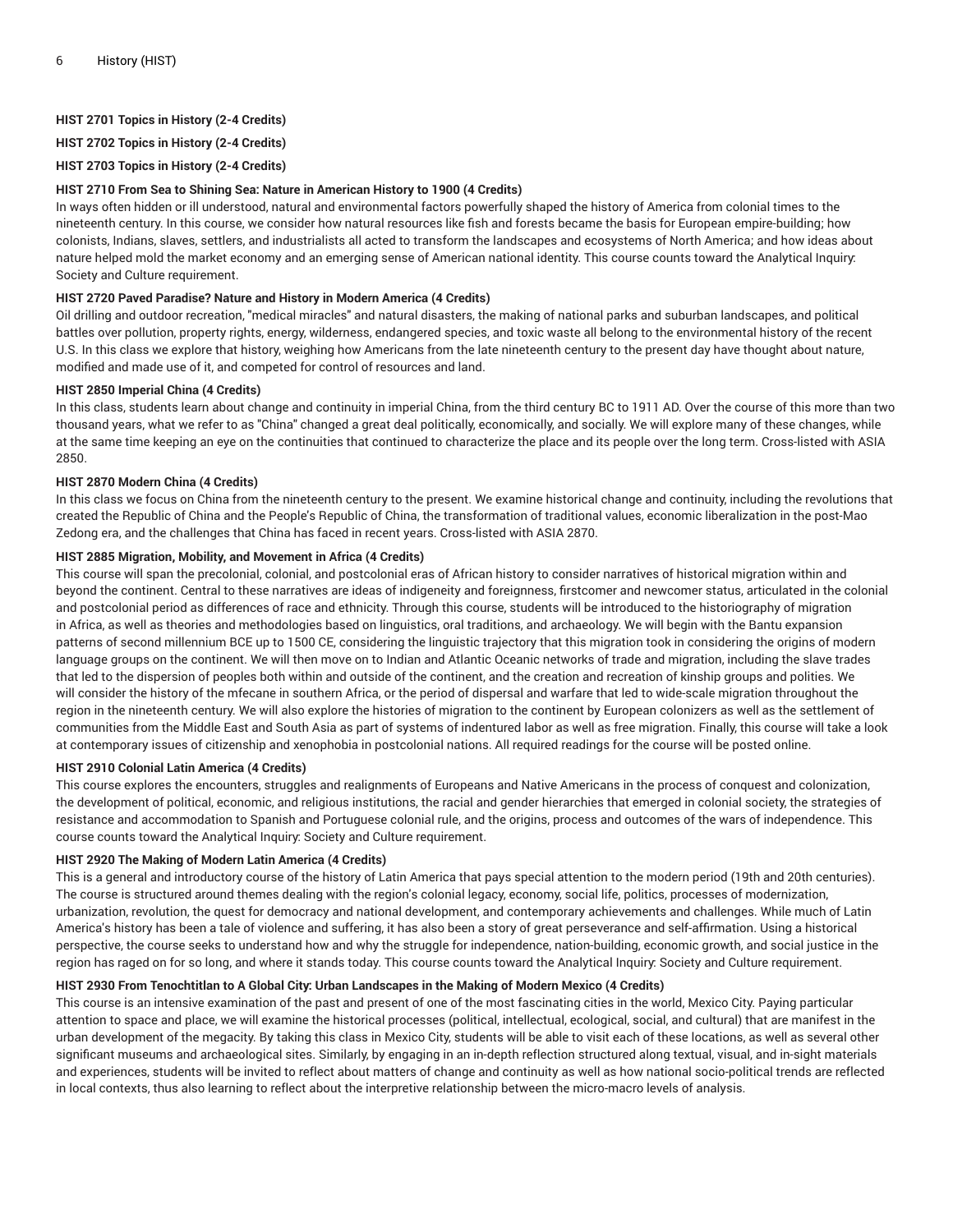# **HIST 2945 Slavery and Samba: Race and Ethnicity in the Making of Modern Brazil (4 Credits)**

This is a survey history course focused on how race and ethnic relations helped shape the historical formation of the Brazilian society. The course offers students an opportunity to study the historical evolution of Brazil, from the colonial period to the present day, as a way to understand how the historical exclusionary economic, political, and social structures of the country were shaped by racial elements, as well as how traditionally excluded groups have historically coped with and reacted to this reality.

## **HIST 2950 U.S. and Latin American Relations: The Historical Struggle for Autonomy (4 Credits)**

This course examines how Latin American nations have tried to maneuver in the world sphere under the dominant role played by the United States in the hemisphere. Latin American countries and the United States have had a complex and, at times, difficult relationship that dates back to the early nineteenth century. In response to the challenges of this complicated relationship, Latin American nations have adopted a range of strategies to deal with the United States, most of which are examined in this course.

#### **HIST 2955 Latin America at the Movies (4 Credits)**

This is an introduction to the experiences of Latin America primarily aimed at reflecting about the process of formation of present-day Latin American societies, and secondly at motivating students to reflect about the historical evolution of multi-racial, multicultural societies in general. The activities for the course are structured around themes dealing with the region's historical evolution and the present-day challenges of building a modern, developed and egalitarian society. This course counts toward the Analytical Inquiry: Society and Culture requirement.

#### **HIST 2988 Study Abroad Resident Credit (0-18 Credits)**

#### **HIST 2990 What is History? (4 Credits)**

Introduction to historical concepts, methodologies and historiography. Intended for history majors who will take Senior Seminar the following fall.

#### **HIST 2998 Issues in Comparative History (4 Credits)**

This is a team-taught course in comparative (either geographical or temporal) history. Each time it is taught, it addresses a particular theme or topic from a comparative approach. Students are exposed to different approaches to the study of history, as embodied in the work of the individual faculty members.

## **HIST 3100 Cities and Society in Latin America (4 Credits)**

This course approaches the history of Latin America through the prism of its cities, paying particular attention to the ways in which the urban environment defined and was affected by the regional path of socio-economic and cultural development. In addition to examining how cities evolved, and how people have therein lived (worked, engaged in political activities, etc.), we seek to understand how cities were historically conceived as a primary focus of public policies and projects to the goal of modernization in the region.

## **HIST 3335 The Viking World (4 Credits)**

In the late eighth century Europe was rocked by the first of the Viking attacks. Over the next two centuries they left a legacy that has been immortalized in books, TV shows, and movies. But what drove these renowned seafarers to set sail from Scandinavia to shores as far as North America and the Black Sea? In this course we will examine the world of the Vikings, looking at the social, cultural, and political changes that the Viking Age ushered in not just in Scandinavia but across Europe. We will discuss how raiding and trade went hand in hand, how new ideas of kingship and worship crossed cultural boundaries, and the ways in which history and legend overlap, coloring our ideas of the medieval past.

#### **HIST 3340 Popular Culture in Early Modern Europe (4 Credits)**

Early modern European popular culture including witch-craft, magic, fertility cults, popular religion, gender roles, carnivals and festivals, riots, and folktales.

#### **HIST 3345 Women and Gender in Early Modern Europe, 1500-1800 (4 Credits)**

It is easy to assume that today's ideas about gender roles have always existed, but beliefs about women's and men's "natural" behavior have changed dramatically over time. In 1500, for instance, it was a well-known fact that women are sexually voracious creatures who needed strict control to keep their appetites in check; by 1800, it was an equally well-known fact that women are inherently chaste and modest. The ideal male in 1500 was someone who used violence to maintain his authority; in 1800, masculinity was about self-discipline and politeness. In this course, we explore changing ideas about femininity and masculinity in the early modern period and consider how those changes related to broader shifts in culture and society.

#### **HIST 3350 Social History-Modern Britain (4 Credits)**

This course investigates the intersections of class, gender, and race in nineteenth-century British society. During this period, Britain became the preeminent world power thanks to its spectacular industrialization and its even more impressive empire. Such success often fostered smugness and complacency, yet British society was also riddled with dissension as people struggled to cope with the enormous changes they were witnessing. Discussions focus on the ways in which Victorian people themselves understood their society and its problems, and how they attempted to construct solutions to those problems. Who was implicitly or explicitly excluded from British society? As we consider these topics, we use a variety of secondary and primary sources, including fiction; one goal of the course is for us to think about how to integrate different kinds of sources as we analyze historical problems and create our own interpretations. Cross listed with MUAC 3350.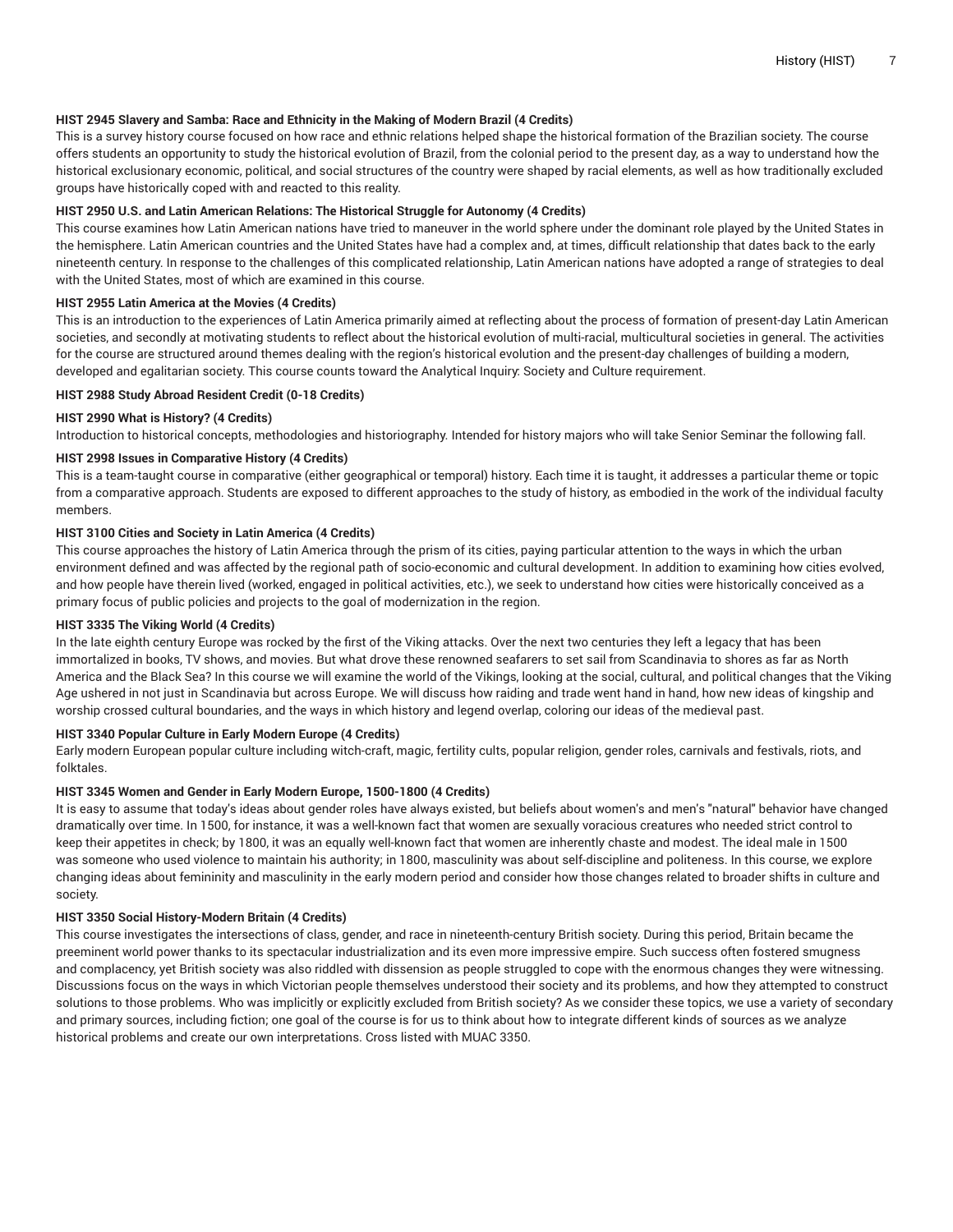## **HIST 3355 Latin America's Cold War (4 Credits)**

The Cold War is usually thought of as a conflict between superpowers in a bipolar world. Often, this interpretation omits the important histories of non-industrial or developing countries. This course will explore the experiences of Latin America during on the most important and impacting socio-political, economic, ideological, cultural, and diplomatic contests ever faced by human societies. The course will explore the motives and consequences of the US government's actions to counter the perceived Communist threat, as successive administrations expanded intelligence gathering, increased military and economic aid, backed anti-communist government in Latin America, and used US troops in direct military interventions. Students will engage with materials and learn about the interaction between historical experiences taking place in a global, regional, national, and local realities. In so doing, the history of the Cold War will be examined as a complex web or interrelated conflicts, projects and events. Students will get an overview of the events and major interpretations of the Cold War in Latin America. By engaging with class materials and assignments, students will refine their analytical skills, research abilities, historiographical knowledge and narrative expressions.

#### **HIST 3370 Comparative Fascism in Europe (4 Credits)**

A comparative survey of fascist Italy and Nazi Germany, from the origins of fascist movements in the 19th century to the establishment of political regimes, World War II and the Holocaust.

#### **HIST 3372 Nations and Nationalism (4 Credits)**

This seminar will focus on the twin processes of nation- building and nationalism in Europe. We will look at how the idea of an organized nation-state took root and how people came to think of themselves as belonging to a particular nation. We will examine these processes by using different national examples and by taking a variety of approaches--cultural, social, political--to understanding what a nation is.

## **HIST 3375 Empire: Revolt and Repression (4 Credits)**

This seminar examines imperialism through case studies of European powers' repression of anti-colonial revolts. We study, for example, the case of Algeria, which gained independence from France in 1962 after a brutal war of independence. We discuss the establishment and nature of the empire in the mid-nineteenth century, the moderate decolonization movement beginning in the early twentieth century, and the radical revolt of the 1950s that prompted the French to use torture in counter-terrorism operations. This case study also is relevant to post-9/11 U.S. foreign policy, when the George W. Bush administration was widely condemned for its use of "enhanced interrogation techniques" at Guantanamo Bay and other detention sites. Facing criticism from around the world, Secretary of Defense Donald Rumsfeld studied the history of French operations in Algeria and the French response to allegations of human rights abuses. In light of this recent history, we examine the lessons that the history of French Algeria teaches us about war, terrorism and counter-terrorism in our own times.

## **HIST 3380 WWII History and Memory in France (4 Credits)**

This seminar examines the history and memory of World War II in France. We discuss French collaboration with the Nazis and resistance, investigating myths and reality, as documented in historical research. Students analyze a variety of sources, such as diaries, memoirs, poetry, monuments, films, and media broadcasts.

## **HIST 3510 American Revolution and Its Background (4 Credits)**

Causes, progress, consequences and significance of movement for independence in light of American colonial experience and problems of imperial authority.

## **HIST 3570 American Thought and Culture (4 Credits)**

This course exposes students to writers, artists, philosophers, and reformers who have addressed some of the major intellectual and cultural transformations related to modernity: the problems of knowledge and communication, the struggle to achieve a democratic and equal community, and the endeavor to build a national culture.

#### **HIST 3650 Native Crude: Indigenous Oil Politics and Activism (4 Credits)**

The extraction and development of oil resources is one of the central issues driving U.S. geopolitical policy in the late 20th and early 21st centuries. As the U.S. government engages in covert and overt overseas incursions in order to secure oil supply, we have also reevaluated our domestic supply priorities. Both these dynamics-- as well as the work by multinational oil companies to continually explore and develop/exploit new oil resources-- have led to fraught negotiations between states, multinational corporations, and indigenous populations across the globe. This course explores the history of such past and present negotiations using books, articles, and documentary films.

## **HIST 3670 The U.S. Home Front in World War II (4 Credits)**

This course examines the social changes taking place on the U.S. home front between the late 1930s and 1940s, including an investigation of the effects of war on American government, society, culture, and economy. Particular attention is paid to the war's impact on gender, ethnicity, race, and everyday people's lives.

## **HIST 3680 The Strange History of American Suburbia (4 Credits)**

Everyone knows the emblems of American suburbia: single-family houses with attached garages, grassy lawns, curving streets and cul-de-sacs, office parks and shopping malls. But there's a history behind these settings that's poorly understood - that that is key to understanding much about the U.S. Suburbia sheds light on American popular attitudes toward nature, technology, health, politics, and patriotism, and on the complicated dynamics of race, gender, family, class, and religion in American society. In this course, we explore how the U.S. became a "suburban nation," from the Romantic retreats of the nineteenth century, through suburbia's triumphant yet troubled "golden age" in the 1950s, to the stereotype-shattering suburbs of own time. We consider the surprisingly powerful ways suburbia history has shaped U.S. history more broadly.